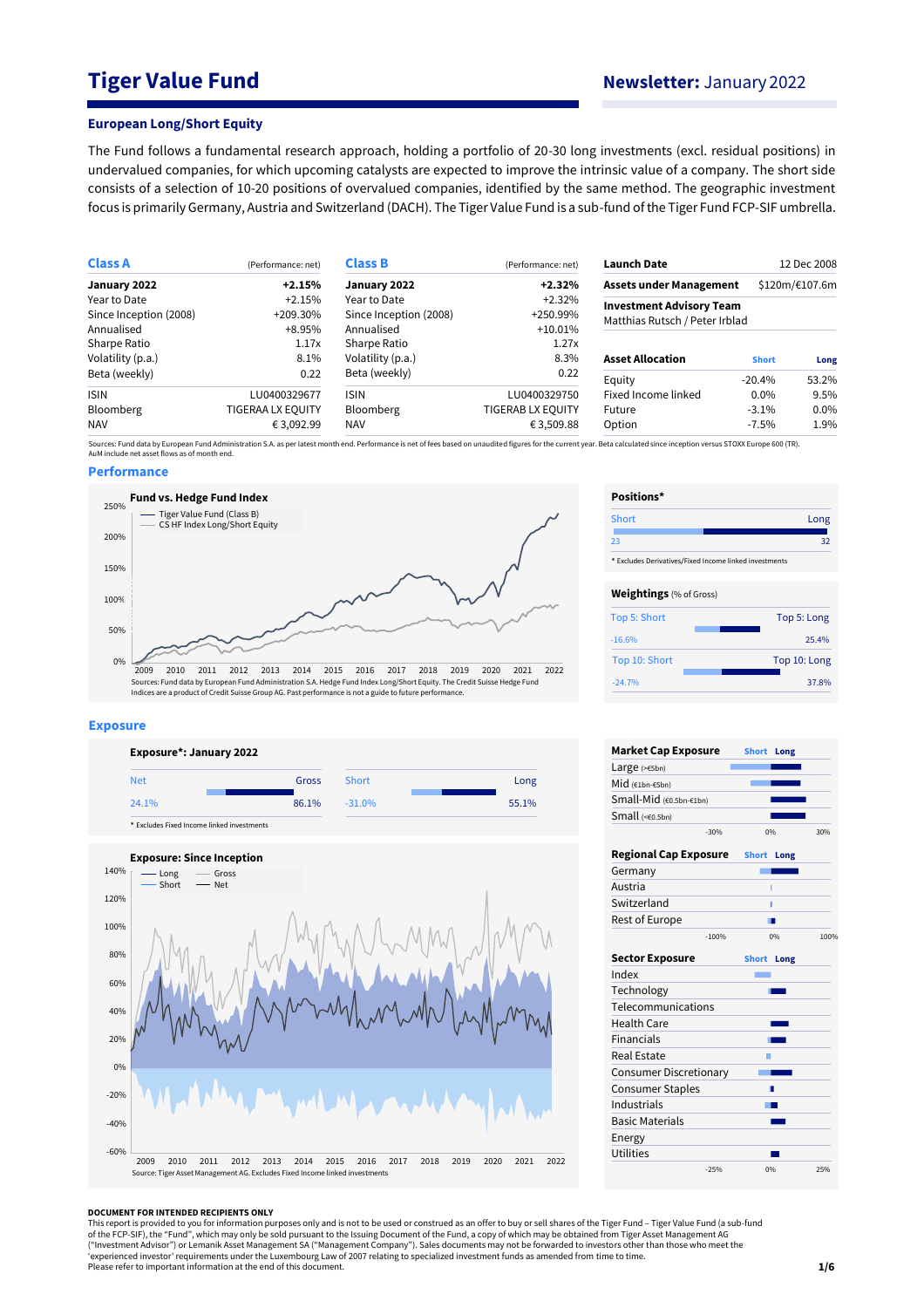# **Commentary: Good start – Tech/Growth shorts outstanding**

In January, the Tiger Value Fund ("TVF") was up +2.15% (class A), +2.32% (class B), +2.17% (class U) and +2.18% (class V), outperforming most of our hedge fund peers and equity markets such as the DAX (-2.6%) and STOXX Europe 600 (-3.8%). We decreased our net adjusted equity exposure from 40.1% to 24.1% by booking profits at some of our longs and adding new single shorts. Also, we started selective profit taking on shorts which collapsed in a brutal tech sell-off (TecDax -11.8%, NASDAQ -9.5%) mainly due to inflation fears and rising interest rates.

Our best long contributors were two of our 2022 top picks, Bayer (+151bp incl. call options) and TeamViewer (+47bp). TeamViewer rallied nearly 25% when takeover rumours hit the tape and after the company announced a strong preliminary FY21/Q421 results update in January. As our first catalyst materialised, we started to book profits. Finally, our largest position Bayer started to perform being up +14.6% in January. As mentioned before, Bayer's glyphosate risks are now skewed to the upside as the company may have to reduce its litigation provisions and the crop unit will profit from rising agricultural prices. In addition, Bayer's pharma division appears to be in a stronger position with a much better pipeline outlook. We have seen a very confident Bayer CFO in January and have not reduced our position yet as we expect consensus upgrades and a strong 2022 earnings outlook in March. Bayer is still a bargain, trading below 8x PER 2022 with a Free cash flow yield of above 10%. On the negative side, we had many long positions which suffered during the market correction. The largest negative attributors were EnergieKontor(-39bp), Apontis Pharma (-27bp), Cherry (-27bp), IBU-Tec (-25bp) and Süss Microtec (-25bp).

In January, we already joined four corporate conferences and had many update calls with our portfolio companies. Overall, we met bullish management teams with record order books (although extended by supply chain issues) but we expect a weak reporting season for Q1 and Q2 with many profit warnings particular at companies which face significant margin pressure from supply chain issues and cost inflation. Consequently, we had to trim some positions including top positions such as König & Bauer (logistical issues and cost inflation) and Metro (higher costs and lower growth).

Our single short book was outstanding (+244bp attribution, mainly from Tech/Growth shorts) and we achieved this with a quite low average single short book exposure of only 21.2% in January. Due to the overall weaker equity markets, our index hedges (DAX Puts and MDAX Futures) added +39bp. Our top five single shorts which attributed +165bp dropped between 17% and 30% in January. We booked significant profits but also added new ideas and started to re-position the TVF for the reporting season as we spotted several companies with negative surprise potential. Our single short book includes e-commerce, software, gaming, logistics (equipment and platform), green energy, capital goods, real estate and media companies as well as a MedTech company.

## **Outlook: Massive sector rotation from growth to value**

It was a tough start for equities in 2022 with the DAX losing -2.6% and the Stoxx Europe 600 dropping -3.8%. However, the destruction was far worse for the riskier segments of equities with the German small cap index SDAX down -7.9% and TecDax -11.8%. On the other hand, the Stoxx Europe 600 Bank index gained +7.4% and the Oil&Gas index increased +8.6%. The MSCI Europe Growth/Value spread that we have discussed previously in this newsletter, narrowed an incredible 11.6% and undid all of 2021's outperformance of Growth. The MSCI Growth/Value ratio is now back to the same levels as in summer of 2021 and March 2020 at the bottom of the pandemic sell off.

The catalyst for this risk off phase was rising fears that the Federal Reserve would hike rates and reduce its balance sheet more aggressively than previously expected. This was confirmed at the January FOMC meeting where FED chair Powell announced the possibility of raising rates at every meeting in 2022 and an accelerated pace of Quantitative Tightening. The US 10-year treasury bond promptly rose to a 2-year high of 1.9%.

The FED's more hawkish stance also affected yields in Europe with the 10-year German bund closing with a positive yield (0.01%) for the first time since May 2019. The Eonia 1y1y forward rate gained +27bp to close positive (0.09%) in January, indicating expectations of ECB starting to raise its main refi rate soon as well.

#### **DOCUMENT FOR INTENDED RECIPIENTS ONLY**

This report is provided to you for information purposes only and is not to be used or construed as an offer to buy or sell shares of the Tiger Fund – Tiger Value Fund (a sub-fund of the FCP-SIF), the "Fund", which may only be sold pursuant to the Issuing Document of the Fund, a copy of which may be obtained from Tiger Asset Management AG ("Investment Advisor") or Lemanik Asset Management SA ("Management Company"). Sales documents may not be forwarded to investors other than those who meet the 'experienced investor' requirements under the Luxembourg Law of 2007 relating to specialized investment funds as amended from time to time. Please refer to important information at the end of this document.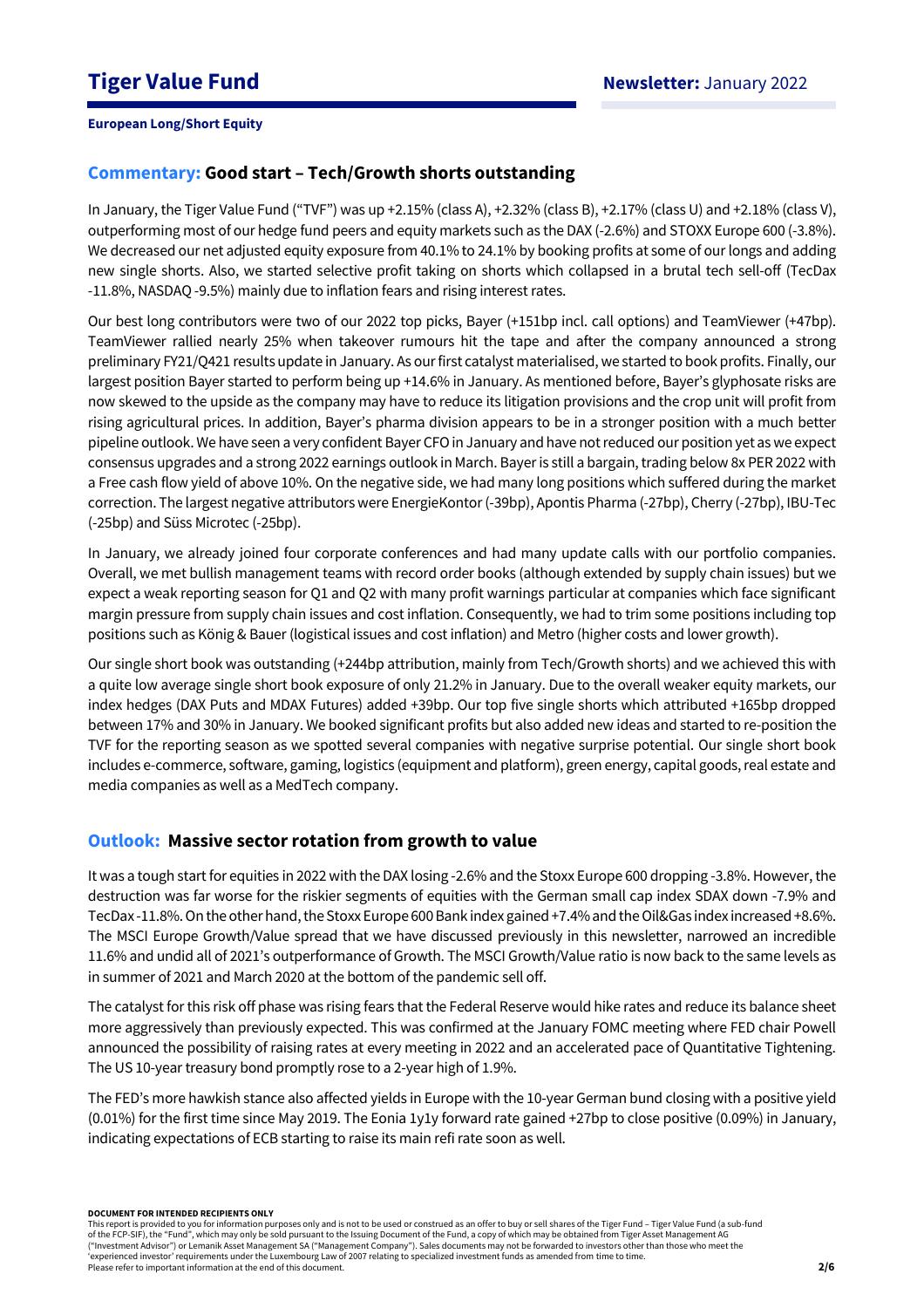# **Tiger Value Fund Newsletter:** January 2022

### **European Long/Short Equity**

Inflation remained elevated in January with the German CPI coming in hotter than at expected at +5.1% y/y, only modestly lower than in December 2021 (+5.7%) despite the VAT hike impact dropping off. Main driver was the continued surge in energy prices with the energy component of the CPI reaching +20.5% y/y in January as brent crude oil gained another +17%.

As if rising interest rates and inflation wasn't enough, German Q4 GDP declined -0.7% m/m, well below expectations of -0.3% and it now seems Q1 2022 GDP might be negative as well. The recent economic weakness prompted the IMF to reduce its 2022 global GDP forecast from 4.9% to 4.4% and Germany's GDP from +4.6% to +3.8%.

The current environment is extremely challenging for most companies with continued negative impacts from rising input cost, supply constraints, and COVID restrictions. While most companies have been raising prices, they come with a lag and in the meantime, input costs have risen further negating much of the positive pricing impact. In addition, as seen in recent consumer confidence and spending reports, we are now also starting to see an impact on consumer demand from the higher inflation adding another headwind to corporate earnings outlook in 2022.

In January, we continued to focus our investments into areas unaffected or positively affected by the ongoing inflationary trend and supply chain constraints while maintaining a net short exposure to overvalued tech/growth stocks. Ending January with a 24% net equity exposure, we are quite conservatively positioned as we believe the current volatility and risk aversion will persist in the near term, but we envisage a very fertile investment environment for the Tiger Value Fund in coming months both on the long and short side.

**Tiger Value Fund Team,**  2<sup>nd</sup> February 2022

**DOCUMENT FOR INTENDED RECIPIENTS ONLY**

This report is provided to you for information purposes only and is not to be used or construed as an offer to buy or sell shares of the Tiger Fund – Tiger Value Fund (a sub-fund of the FCP-SIF), the "Fund", which may only be sold pursuant to the Issuing Document of the Fund, a copy of which may be obtained from Tiger Asset Management AG ("Investment Advisor") or Lemanik Asset Management SA ("Management Company"). Sales documents may not be forwarded to investors other than those who meet the 'experienced investor' requirements under the Luxembourg Law of 2007 relating to specialized investment funds as amended from time to time. Please refer to important information at the end of this document.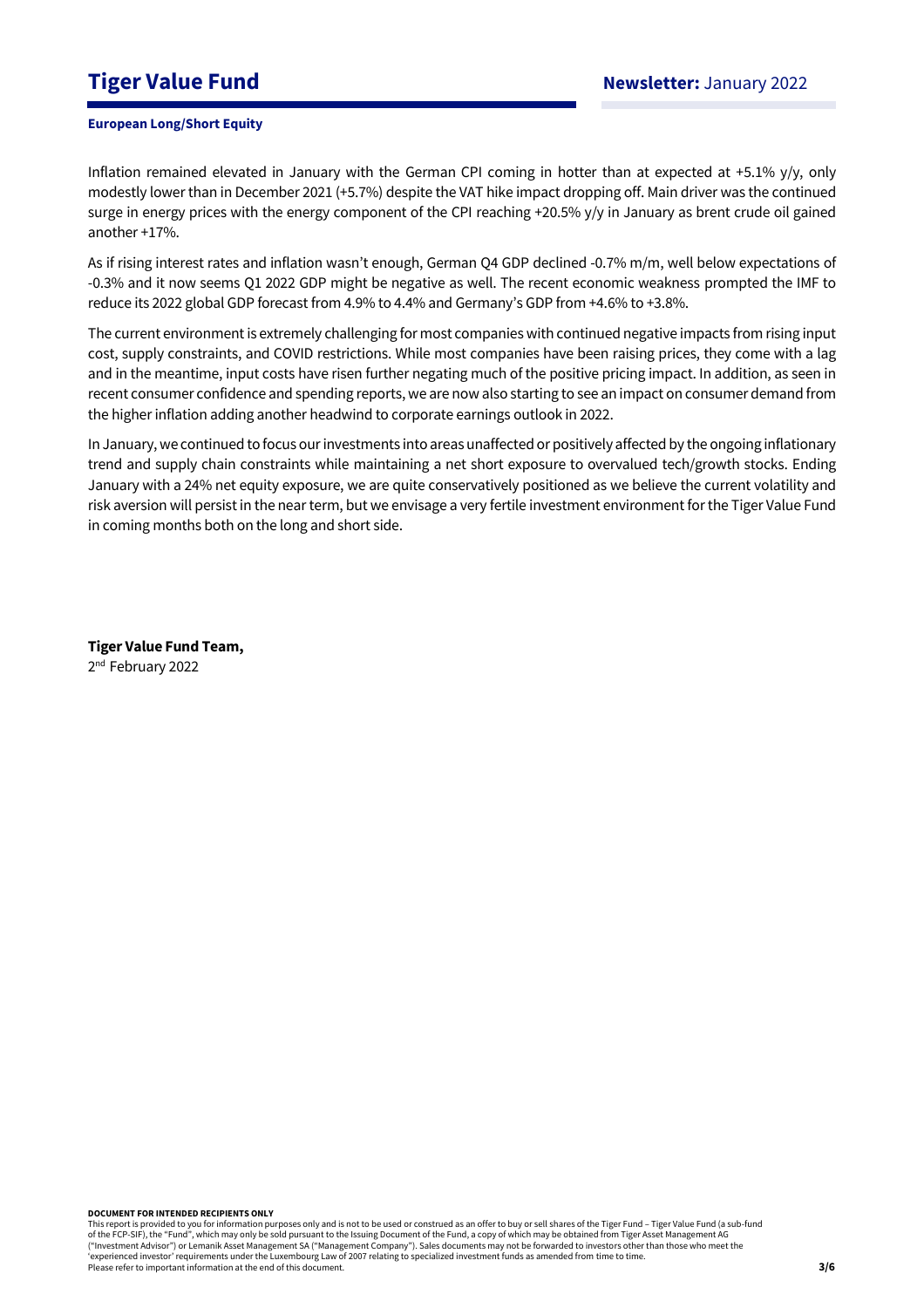# **Monthly Net Return**

| <b>Share Class A</b> | Jan      | Feb      | Mar       | Apr            | May      | Jun            | Jul      | Aug       | Sep      | Oct      | Nov       | Dec      |                                                               | Year      |
|----------------------|----------|----------|-----------|----------------|----------|----------------|----------|-----------|----------|----------|-----------|----------|---------------------------------------------------------------|-----------|
| 2022                 | 2.15%    |          |           |                |          |                |          |           |          |          |           |          | (Year-to-Date)                                                | 2.15%     |
| 2021                 | 2.28%    | 2.24%    | 1.62%     | 0.42%          | 0.97%    | 0.55%          | 1.19%    | $-0.13%$  | 2.76%    | 1.69%    | $-0.74%$  | 0.14%    |                                                               | 13.71%    |
| 2020                 | 2.02%    | $-4.01%$ | $-6.80%$  | 7.77%          | 2.84%    | 7.79%          | 1.31%    | 2.69%     | 0.76%    | $-3.66%$ | 7.84%     | 6.85%    |                                                               | 26.90%    |
| 2019                 | 4.37%    | 0.23%    | $-0.91%$  | 1.44%          | $-4.53%$ | 1.09%          | 2.81%    | 1.72%     | 0.49%    | 1.98%    | 3.69%     | 2.92%    |                                                               | 16.05%    |
| 2018                 | 0.02%    | $-0.11%$ | $-2.45%$  | 0.09%          | $-0.17%$ | $-3.99%$       | 2.20%    | $-2.14%$  | $-1.58%$ | $-3.14%$ | $-2.73%$  | $-7.43%$ |                                                               | $-19.73%$ |
| 2017                 | 1.96%    | 1.31%    | 3.33%     | 0.22%          | 2.12%    | 0.97%          | $-1.07%$ | $-1.23%$  | $-0.77%$ | 0.45%    | 0.39%     | 0.41%    |                                                               | 8.30%     |
| 2016                 | $-3.91%$ | 0.21%    | 4.43%     | 1.40%          | $-0.99%$ | $-1.85%$       | 0.91%    | 1.05%     | 0.41%    | 0.22%    | 0.15%     | 2.70%    |                                                               | 4.58%     |
| 2015                 | 2.07%    | 3.13%    | 4.23%     | 0.99%          | 1.54%    | $-1.60%$       | 1.41%    | $-1.20%$  | $-2.10%$ | 3.89%    | 1.45%     | 1.60%    |                                                               | 16.29%    |
| 2014                 | 1.88%    | 2.56%    | 0.63%     | 2.61%          | 0.63%    | $-0.34%$       | $-2.19%$ | $-0.42%$  | $-1.20%$ | $-1.32%$ | 1.83%     | 1.14%    |                                                               | 5.82%     |
| 2013                 | 3.57%    | 1.49%    | $-0.66\%$ | 0.24%          | 2.70%    | $-0.67%$       | 0.95%    | 0.07%     | 3.00%    | 2.66%    | 1.14%     | $-0.54%$ |                                                               | 14.73%    |
| 2012                 | 4.48%    | 1.51%    | 1.35%     | $-1.68%$       | $-1.05%$ | $-0.37%$       | $-0.59%$ | 0.69%     | 1.85%    | 0.57%    | $-0.53%$  | 1.44%    |                                                               | 7.79%     |
| 2011                 | 3.43%    | $-0.21%$ | 1.47%     | 2.14%          | 0.25%    | $-0.81%$       | $-1.32%$ | $-3.41%$  | 0.45%    | $-1.72%$ | $-2.24%$  | 0.86%    |                                                               | $-1.31%$  |
| 2010                 | 0.50%    | 0.06%    | 2.22%     | $-0.32%$       | $-3.08%$ | 2.04%          | 0.05%    | 0.58%     | 3.25%    | 1.62%    | 0.18%     | $-0.41%$ |                                                               | 6.75%     |
| 2009                 | 0.56%    | 1.73%    | 0.46%     | 2.87%          | 3.60%    | 5.51%          | 1.21%    | 4.35%     | 1.05%    | 0.62%    | 1.26%     | $-1.29%$ |                                                               | 24.04%    |
| 2008                 |          |          |           |                |          |                |          |           |          |          |           | 0.003%   |                                                               | 0.003%    |
|                      |          |          |           |                |          |                |          |           |          |          |           |          | (Share Class A % Annualised Return Since Inception)           | 8.95%     |
| <b>Share Class B</b> | Jan      | Feb      | Mar       | Apr            | May      | Jun            | Jul      | Aug       | Sep      | Oct      | Nov       | Dec      |                                                               | Year      |
| 2022                 | 2.32%    |          |           |                |          |                |          |           |          |          |           |          |                                                               | 2.32%     |
|                      | 2.46%    | 2.43%    | 1.81%     | 0.48%          | 1.07%    |                | 1.30%    | $-0.10%$  | 2.98%    | 1.83%    |           | 0.18%    | (Year-to-Date)                                                | 15.18%    |
| 2021<br>2020         | 2.06%    | $-3.97%$ | $-6.76%$  | 7.81%          | 2.89%    | 0.62%<br>7.64% | 1.36%    | 2.90%     | 0.84%    | $-3.62%$ | $-0.75%$  |          |                                                               | 28.35%    |
|                      |          |          |           |                |          |                |          |           |          |          | 8.13%     | 7.31%    |                                                               | 16.64%    |
| 2019                 | 4.41%    | 0.26%    | $-0.87%$  | 1.48%          | $-4.49%$ | 1.13%          | 2.86%    | 1.76%     | 0.53%    | 2.03%    | 3.73%     | 2.96%    |                                                               |           |
| 2018                 | 0.07%    | $-0.07%$ | $-2.41%$  | 0.13%          | $-0.13%$ | $-3.95%$       | 2.25%    | $-2.10%$  | $-1.54%$ | $-3.09%$ | $-2.69\%$ | $-7.40%$ |                                                               | $-19.33%$ |
| 2017                 | 2.13%    | 1.43%    | 3.58%     | 0.27%          | 2.30%    | 1.07%          | $-1.03%$ | $-1.19%$  | $-0.73%$ | 0.50%    | 0.43%     | 0.45%    |                                                               | 9.47%     |
| 2016                 | $-3.87%$ | 0.26%    | 4.49%     | 1.52%          | $-1.01%$ | $-1.84%$       | 0.95%    | 1.10%     | 0.46%    | 0.27%    | 0.20%     | 2.91%    |                                                               | 5.30%     |
| 2015                 | 2.09%    | 3.33%    | 4.55%     | 1.09%          | 1.69%    | $-1.68%$       | 1.53%    | $-1.24%$  | $-2.06%$ | 4.03%    | 1.58%     | 1.74%    |                                                               | 17.69%    |
| 2014                 | 2.04%    | 2.75%    | 0.71%     | 2.81%          | 0.70%    | $-0.32%$       | $-2.15%$ | $-0.37%$  | $-1.16%$ | $-1.28%$ | 1.87%     | 1.19%    |                                                               | 6.84%     |
| 2013                 | 3.78%    | 1.62%    | $-0.67%$  | 0.30%          | 2.91%    | $-0.69%$       | 1.05%    | 0.11%     | 3.23%    | 2.87%    | 1.24%     | $-0.53%$ |                                                               | 16.15%    |
| 2012                 | 4.52%    | 1.55%    | 1.39%     | $-1.64%$       | $-1.01%$ | $-0.33%$       | $-0.54%$ | 0.73%     | 1.89%    | 0.61%    | $-0.49%$  | 1.40%    |                                                               | 8.23%     |
| 2011                 | 3.62%    | $-0.18%$ | 1.56%     | 2.27%          | 0.21%    | $-0.71%$       | $-1.28%$ | $-3.37\%$ | 0.49%    | $-1.68%$ | $-2.20%$  | 0.90%    |                                                               | $-0.59%$  |
| 2010                 | 0.57%    | 0.10%    | 2.40%     | $-0.28%$       | $-3.04%$ | 2.08%          | 0.05%    | 0.62%     | 3.32%    | 1.80%    | 0.19%     | $-0.36%$ |                                                               | 7.57%     |
| 2009                 | 0.62%    | 1.87%    | 0.52%     | 3.25%          | 3.90%    | 5.95%          | 1.34%    | 4.62%     | 1.08%    | 0.70%    | 1.38%     | $-1.26%$ |                                                               | 26.51%    |
| 2008                 |          |          |           |                |          |                |          |           |          |          |           | 0.02%    | (Share Class B % Annualised Return Since Inception) $10.01\%$ | 0.02%     |
|                      |          |          |           |                |          |                |          |           |          |          |           |          |                                                               |           |
| <b>Share Class U</b> | Jan      | Feb      | Mar       | Apr            | May      | Jun            | Jul      | Aug       | Sep      | Oct      | Nov       | Dec      |                                                               | Year      |
| 2022                 | 2.17%    |          |           |                |          |                |          |           |          |          |           |          | (Year-to-Date)                                                | 2.17%     |
| 2021                 | 2.40%    | 2.33%    | 1.67%     | 0.50%          | 1.02%    | 0.58%          | 1.25%    | $-0.12%$  | 2.80%    | 1.73%    | -0.75%    | 0.22%    |                                                               | 14.44%    |
| 2020                 | 2.19%    | $-3.87%$ | $-6.46%$  | 7.87%          | 2.95%    | 6.27%          | 1.41%    | 2.77%     | 0.81%    | $-3.54%$ | 7.85%     | 7.39%    |                                                               | 27.29%    |
| 2019                 | 4.34%    | 0.43%    | $-0.65%$  | 1.69%          | $-4.27%$ | 1.31%          | 3.06%    | 2.07%     | 0.73%    | 2.27%    | 3.38%     | 3.18%    |                                                               | 18.68%    |
| 2018                 | 0.24%    | $-0.04%$ | $-2.21%$  | 0.24%          | 0.20%    | $-3.78%$       | 2.41%    | $-1.91%$  | $-1.23%$ | $-2.86%$ | -2.44%    | $-7.22%$ |                                                               | -17.39%   |
| 2017                 |          | ÷,       |           | $\overline{a}$ | ä,       |                | ÷,       | $-0.99%$  | $-0.91%$ | 0.62%    | 0.67%     | 0.60%    |                                                               | $-0.02%$  |
|                      |          |          |           |                |          |                |          |           |          |          |           |          | (Share Class U % Annualised Return Since Inception)           | 8.59%     |
| <b>Share Class V</b> | Jan      | Feb      | Mar       | Apr            | May      | Jun            | Jul      | Aug       | Sep      | Oct      | Nov       | Dec      |                                                               | Year      |
| 2022                 | 2.18%    |          |           |                |          |                |          |           |          |          |           |          | (Year-to-Date)                                                | 2.18%     |
|                      |          |          |           |                |          |                |          |           |          |          |           |          | (Share Class V % Annualised Return Since Inception)           | NΜ        |

### **DOCUMENT FOR INTENDED RECIPIENTS ONLY**

This report is provided to you for information purposes only and is not to be used or construed as an offer to buy or sell shares of the Tiger Fund – Tiger Value Fund (a sub-fund<br>of the FCP-SIF), the "Fund", which may only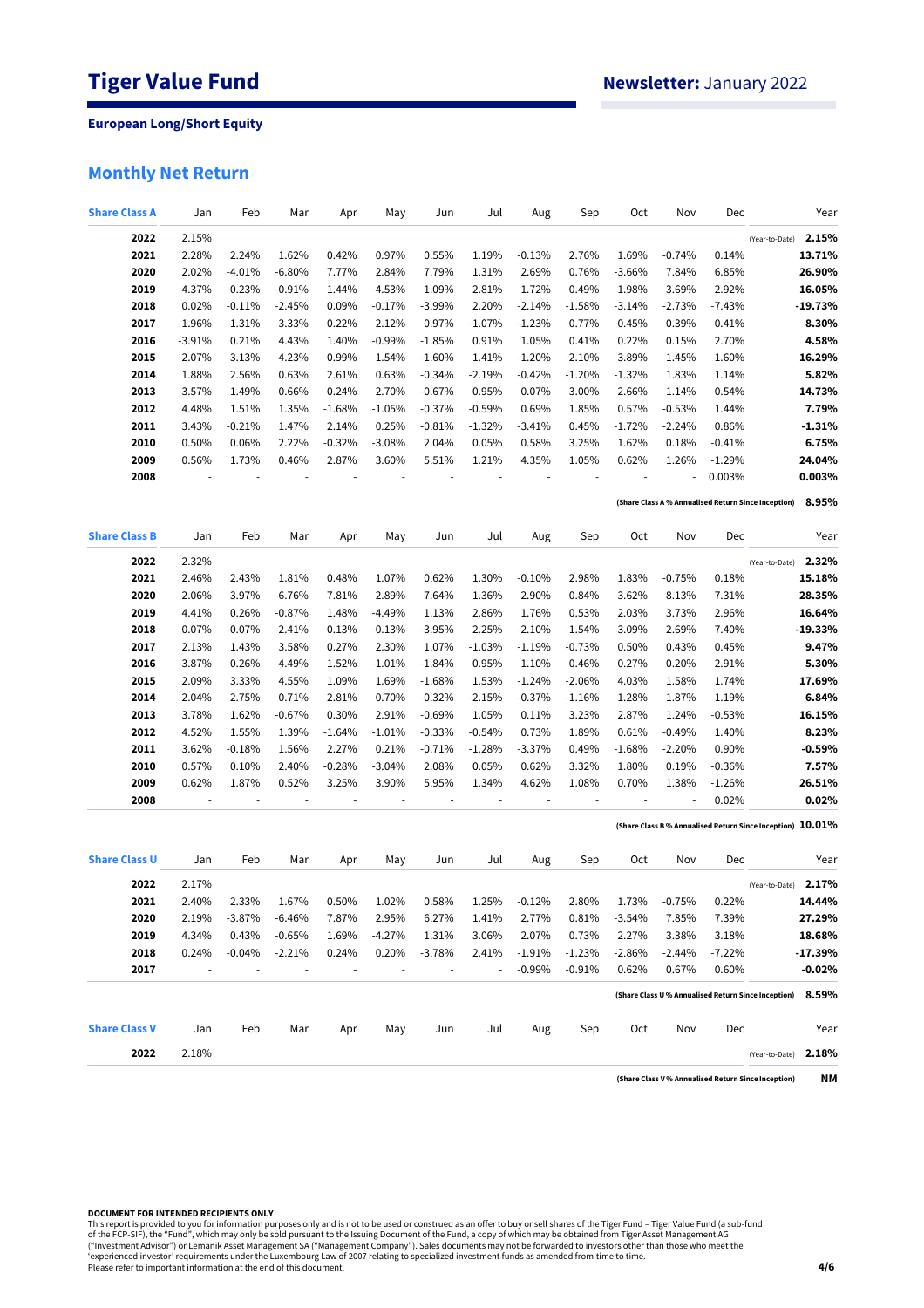# **Share Classes and Performance**

| <b>Share Class</b>        | <b>Class A</b>    | <b>Class B</b>    | <b>Class U</b>    | <b>Class V</b> |
|---------------------------|-------------------|-------------------|-------------------|----------------|
|                           |                   |                   |                   |                |
| <b>Investment Minimum</b> | € 125,000         | € 5,000,000       | US\$ 125,000      | € 2,500,000    |
| <b>Management Fee</b>     | 2.00%             | 1.50%             | 2.00%             | 1.50%          |
| <b>Performance Fee</b>    | 20%               | 15%               | 20%               | 20%            |
| Redemption                | Monthly*          | 6 months          | Monthly*          | 3 months       |
| <b>Subscription</b>       | Monthly           | Monthly           | Monthly           | Monthly        |
| <b>Income Treatment</b>   | Accumulation      | Accumulation      | Accumulation      | Distribution   |
| Date of Inception         | Dec 2008          | Dec 2008          | Aug 2017          | <b>TBA</b>     |
|                           |                   |                   |                   |                |
| <b>ISIN</b>               | LU0400329677      | LU0400329750      | LU1647855136      | LU1740273310   |
| <b>Bloomberg</b>          | TIGERAA LX EQUITY | TIGERAB LX EQUITY | TIGERVU LX EQUITY | <b>TBA</b>     |
| <b>NAV</b>                | € 3,092.99        | € 3,509.88        | \$1,458.77        | €1,263.24      |
|                           |                   |                   |                   |                |
| <b>Performance (net)</b>  | <b>Class A</b>    | <b>Class B</b>    | <b>Class U</b>    | <b>Class V</b> |
| January 2022              | $+2.15%$          | $+2.32%$          | $+2.17%$          | $+2.18%$       |
| <b>Year to Date</b>       | $+2.15%$          | $+2.32%$          | $+2.17%$          | $+2.18%$       |
| <b>Since inception</b>    | $+209.30%$        | $+250.99%$        | +45.88%           | <b>NM</b>      |
| <b>Annualised</b>         | $+8.95%$          | $+10.01%$         | $+8.59%$          | <b>NM</b>      |
|                           |                   |                   |                   |                |
| <b>Sharpe Ratio</b>       | 1.17x             | 1.27x             | <b>NM</b>         | <b>NM</b>      |
| Volatility (p.a.)         | 8.1%              | 8.3%              | <b>NM</b>         | <b>NM</b>      |
| <b>Beta</b>               | 0.22              | 0.22              | <b>NM</b>         | <b>NM</b>      |
|                           |                   |                   |                   |                |

\* The redemption notice has to be faxed to the Administrator five business days prior to month end (cut-off 5pm CET). Please see the offering document for further information.<br>Sources: Fund data by European Fund Administra

# **Fund Information**

| <b>Base Currency</b>  | EUR                                |
|-----------------------|------------------------------------|
| <b>Fund Domicile</b>  | Luxembourg                         |
| <b>Fund Structure</b> | Open-ended multi-class             |
| Legal Entity          | <b>FCP-SIF</b>                     |
| <b>Style Mandate</b>  | Long/Short Equity and Active Value |
| Hurdle Rate           | None                               |
| High Water Mark       | Yes                                |
|                       |                                    |

# **Service Providers**

| <b>Management Company/</b><br><b>AIFM</b> | Lemanik Asset Management SA     |
|-------------------------------------------|---------------------------------|
| <b>Investment Advisor</b>                 | Tiger Asset Management AG       |
| <b>Prime Broker</b>                       | <b>SEBAB</b>                    |
| Custodian                                 | <b>SEB SA</b>                   |
| Administrator                             | European Fund Administration SA |
| <b>Auditor</b>                            | PricewaterhouseCoopers          |
| <b>Legal Advisor</b>                      | Linklaters LLP                  |



#### **DOCUMENT FOR INTENDED RECIPIENTS ONLY**

This report is provided to you for information purposes only and is not to be used or construed as an offer to buy or sell shares of the Tiger Fund – Tiger Value Fund (a sub-fund<br>of the FCP-SIF), the "Fund", which may only